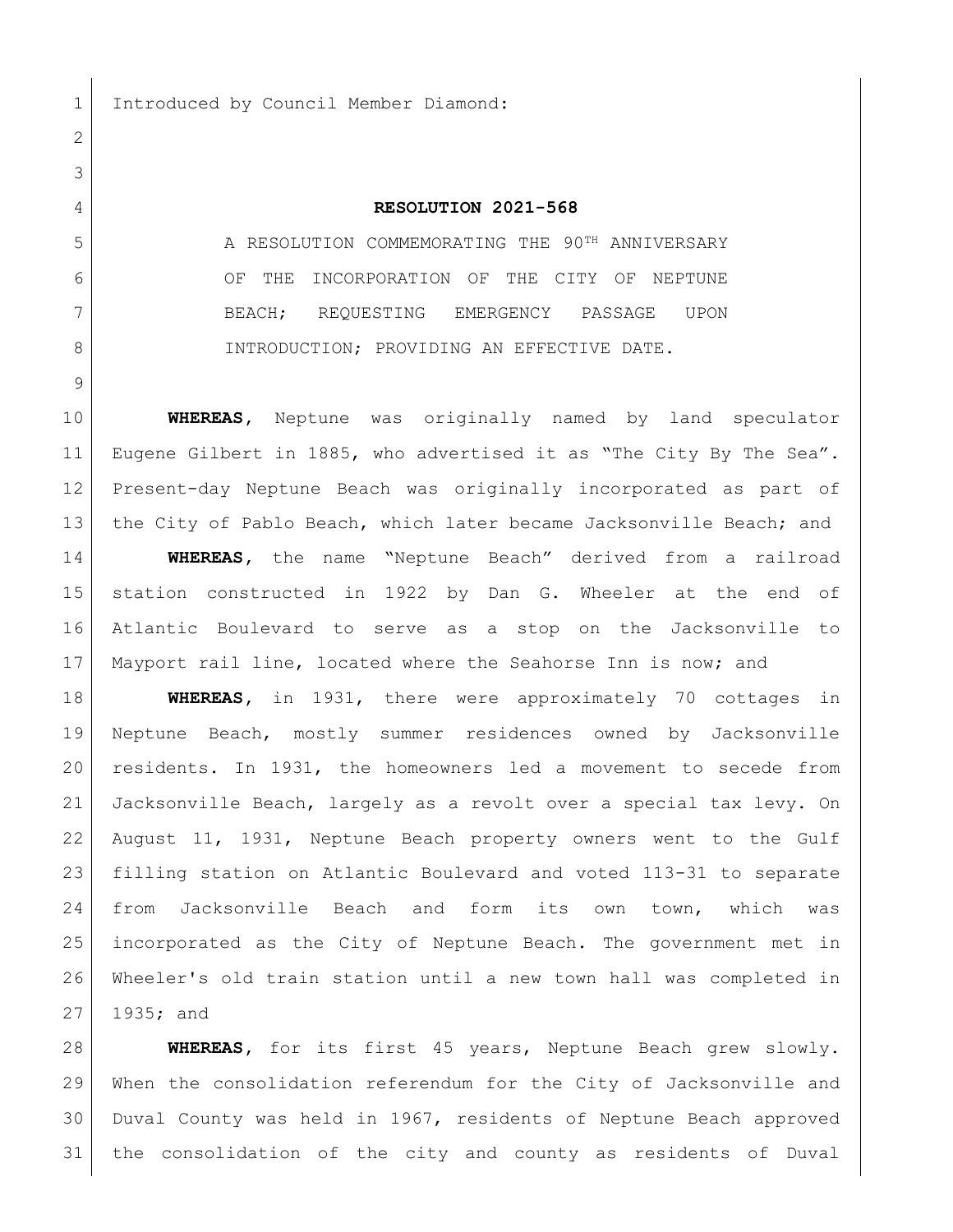County, but also voted to retain their status as an independent 2 city with their own mayor, council, and city services; and

 **WHEREAS,** the city of 2.5 square miles has grown from 70 cottages to the home to 7,500 residents, with 31 acres of parks and 1.2 miles of beaches. Neptune Beach residents appreciate the residential character of the community and the beach lifestyle; and

 **WHEREAS,** the City of Neptune Beach is planning for the future, 8 and strives to conserve, utilize, and protect its natural resources for generations to come. The City was honored recently by the American Planning Association, Florida Chapter, for an APA Florida Award of Excellence in the Best Practices category for their submission "The City of Neptune Beach: A Model City for Inclusive Planning and Coastal Resiliency Through Vision Planning and 14 Responsive, Innovative Policies", selected for its innovative and 15 approach to engaging the public; and

 **WHEREAS,** the City of Jacksonville wishes to recognize this important anniversary in the history of its fellow city; now therefore

**BE IT RESOLVED** by the Council of the City of Jacksonville:

 **Section 1.** The City of Jacksonville hereby commemorates 21 the  $90<sup>th</sup>$  anniversary of the incorporation of the City of Neptune Beach and congratulates the Mayor, City Council, employees and citizens of Neptune Beach on this important milestone. The City of Jacksonville extends its best wishes for continued prosperity and 25 | success as a partner in serving our mutual constituents.

 **Section 2. Requesting emergency passage upon introduction pursuant to Council Rule 4.901.** Emergency passage upon introduction of this Resolution is requested so that this Resolution may be presented to the City of Neptune Beach in a timely manner for the 30 90<sup>th</sup> Anniversary on August 11, 2021.

**Section 3. Effective Date.** This Resolution shall become